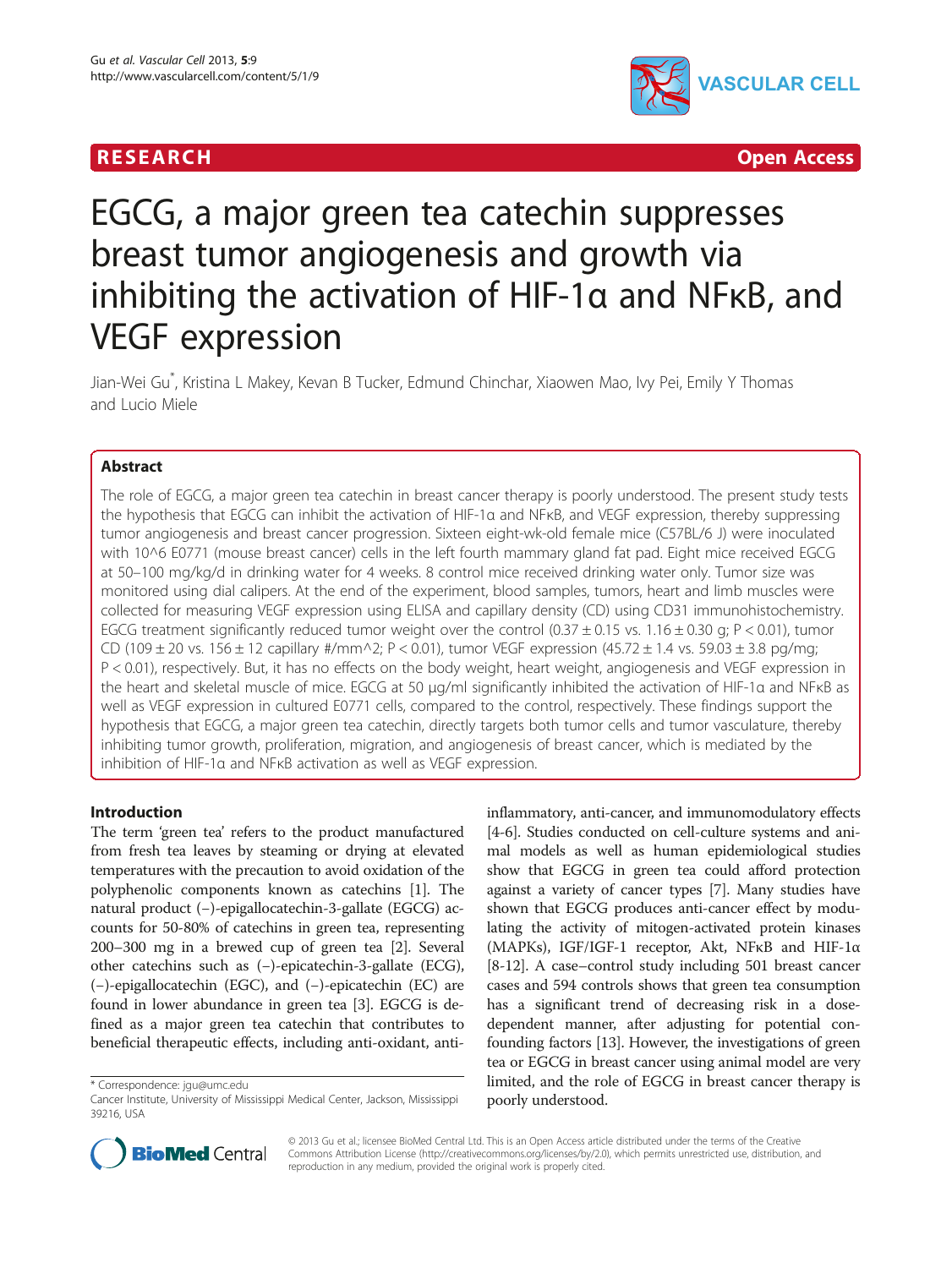The growth and expansion of a tumor is mainly dependent on angiogenesis, the formation of new capillaries from pre-existing blood vessels. Avascular tumors are those that do not grow beyond a maximum size of 1 to 2 mm<sup>3</sup> in the absence of neovascularization, and it may be eliminated by a normal immune system [\[14](#page-8-0)]. Angiogenesis requires stimulation of vascular endothelial cells through the release of angiogenic factors. Of these, the vascular endothelial growth factor (VEGF) is the most critical regulator in the development of the vascular system and is commonly overexpressed in a variety of human solid tumors including breast cancer [\[15\]](#page-8-0). Cancer cells are under greater hypoxia and oxidative stress than normal cells. Oxygen radicals and hypoxia co-operatively promote tumor angiogenesis [\[16\]](#page-8-0). Hypoxia causes the activation of HIF-1, in which it stimulates VEGF expression. HIF-1 levels are also increased by oxygen radicals. In addition, oxygen radicals activate NFκB that also increases VEGF expression. VEGF is a key angiogenic factor that stimulates the growth of tumors including breast cancer, in which VEGF exerts paracrine (especially angiogenesis) and autocrine (proliferation and migration) effects to promote progression of breast cancer [\[17\]](#page-8-0). As mentioned above, we believe that EGCG can block highly activated NFκB and HIF-1α pathways in breast tumor. Therefore, we hypothesizes that EGCG directly targets both of tumor cells and tumor vasculature, thereby inhibiting tumor growth, proliferation, migration, and angiogenesis of breast cancer, which is mediated by the inhibition of HIF-1α and NFκB activation as well as VEGF expression. Also, EGCG treatment has no significant effects on the body weight, heart weight, angiogenesis and VEGF expression in normal tissues such as the heart and skeletal muscle.

To test this hypothesis, the present study aimed to determine the following: (a) whether a relative high oral dose of EGCG inhibits tumor growth, tumor angiogenesis, and VEGF expression in an immunocompetent mouse model (C57BL/6) of breast cancer; (b) whether oral EGCG treatment affects angiogenesis and VEGF expression in normal tissues such as the heart and skeletal muscle in the same mice; and (c) whether EGCG inhibits proliferation, migration, VEGF expression, the activation of HIF-1α and NFκB in cultured mouse and human breast cancer cells (E0771, MCF-7 and MDA-MB-231).

# Materials and methods

# Chemicals and cell lines

EGCG was purchased from Sigma Chemical Co. (St. Louis, MO). The mouse breast cancer cells (E0771) which were originally isolated from an immunocompetent C57BL/6 mouse, were provided by Dr. Sirotnak FM at Memorial Sloan Kettering Cancer Center, New York, NY [[18](#page-8-0)]. Human estrogen-receptor positive breast cancer (MCF-7) cells and human triple negative breast cancer (MDA-MB-231) cells were purchased from the American Type Culture Collection (Rockville, MD). All breast cancer cells were maintained as monolayer cultures in RPMI Medium 1640 (GIBCO) supplemented with 10% FBS (HyClone), 100 U/ml penicillin, 100 μg/ml streptomycin, and 0.25 μg/ml amphotericin B, and incubated at 37°C in a humidified  $5\%CO<sub>2</sub>/air$  injected atmosphere.

## Animal protocols

The protocols were carried out according to the guidelines for the care and use of laboratory animals implemented by the National Institutes of Health and the Guidelines of the Animal Welfare Act and were approved by the University of Mississippi Medical Center's Institutional Animal Care and Use Committee. 16 female C57BL/6 mice at 7 weeks of age were purchased from Jackson Laboratory (Bar Harbor, Maine). The mice were allowed to acclimate for 1 week with standard chaw diet (Teklad, Harlan Sprague Dawley; Indianapolis, IN) and tap water before beginning the experiments. The eight week old female mice  $(n = 16)$ were inoculated with 10^6 E0771 cells suspended in 100 μl of phosphate-buffered saline into the left fourth mammary gland fat pad. Then, 8 mice received EGCG (25 mg/50 ml) in drinking water for 4 weeks and 8 control mice received drinking water only. Each mouse (20 g) usually drank 2 to 4 ml of water per day. Therefore, EGCG was given around 50 to 100 mg/kg/day to the mice. The body weight of the mice was monitored weekly. Tumor size was monitored every other day in two perpendicular dimensions parallel with the surface of the mice using dial calipers. At the end of the experiment, blood samples, tumors, heart and limb muscles were collected for measuring VEGF expression using ELISA and average microvascular density (AMVD) or capillary density (CD) using CD31 immunohistochemistry.

# Morphometric analysis of angiogenesis in tumor, the heart and limb muscles

The quantification of blood vessels in mouse breast tumor, the heart and limb muscle was determined with the modification of a previously reported method [\[17,19\]](#page-8-0). Briefly, the tissues were fixed in 4% neutrally buffered paraformaldehyde. For the heart left ventricular and limb muscle samples, consecutive thin transverse cryosections  $(5 \mu m)$ were cut along the base-apex axis. Consecutive thin cryosections (5 μm) of OCT compound (Sakura Finetek, Torrance, CA) embedded tissue samples were fixed in acetone at 4°C for 10 min. After washing in phosphatebuffered saline (PBS), the sections were treated with 3%  $H<sub>2</sub>O<sub>2</sub>$  for 10 minutes to block endogenous peroxidase activity and were blocked with normal rabbit serum. Then, the sections were washed in PBS and incubated with rat anti-mouse CD31 (PECAM-1) monoclonal antibody (BD Pharmingen, San Diego, CA) at a 1:200 dilution overnight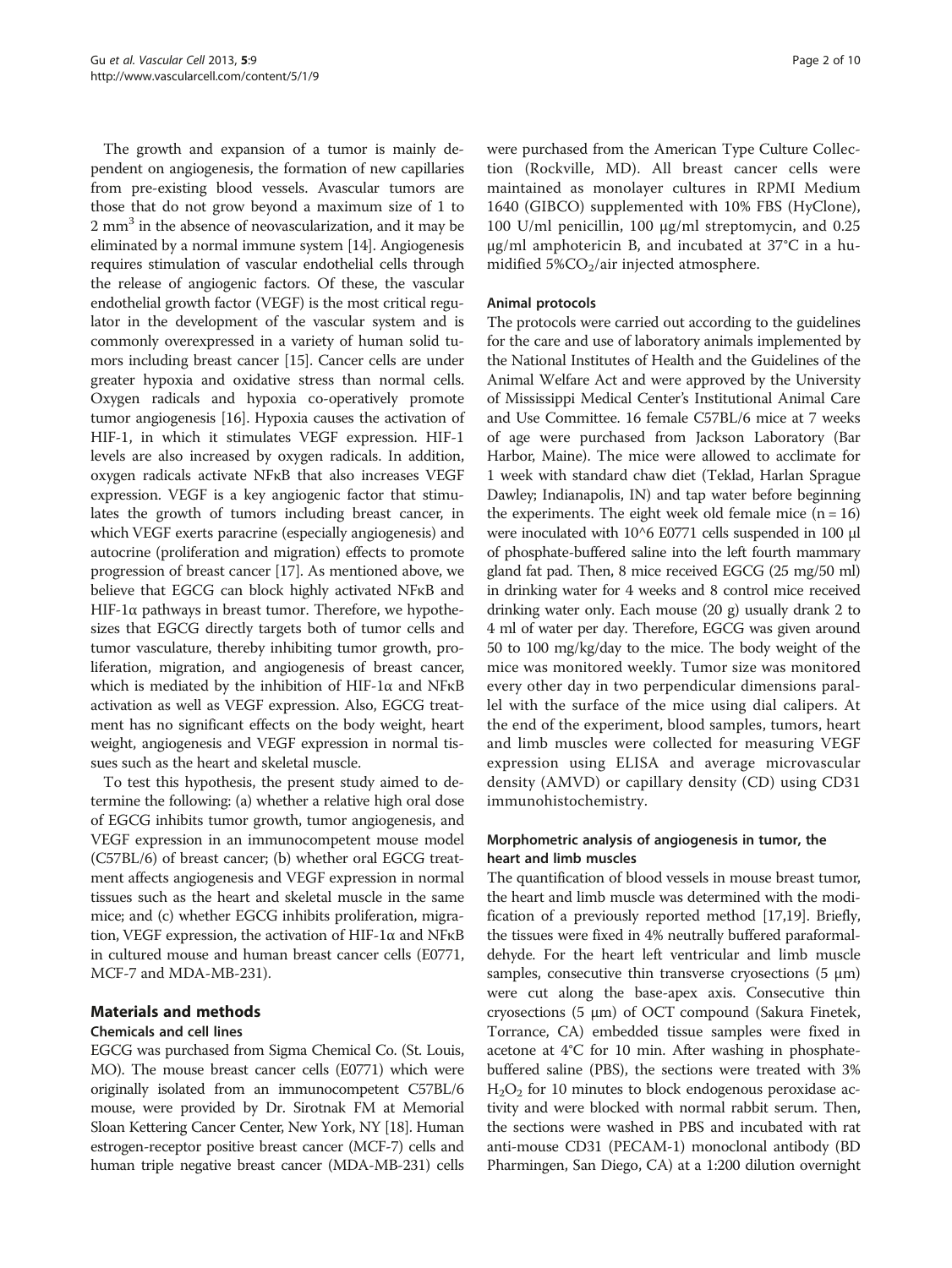at 4°C. Negative controls were incubated with the rat serum IgG at the same dilution. All sections were washed in PBS containing 0.05% Tween-20, and were then incubated with a  $2^{nd}$  antibody, mouse anti-rat IgG (Vector laboratories, Burlingame, CA) at a 1:200 dilution for 1 hour at room temperature again followed by washing with PBS containing 0.05% Tween-20. The sections were incubated in a 1:400 dilution of Extravadin Peroxidase (Sigma, St. Louis, MO) for 30 min. After washing in PBS containing 0.05% Tween-20, the sections were incubated in peroxidase substrate (Vector laboratories, Burlingame, CA) for 5 min. The sections were washed in PBS containing 0.05% Tween-20 and were counterstained with hematoxylin. A positive reaction was indicated by a brown staining. The microvascular vessels were quantified by manual counting under light microscopy. A microscopic field (0.7884 mm<sup>2</sup>) was defined by a grid laced in the eye-piece. At least 20 microscopic fields were randomly acquired from each tumor for analysis. Any endothelial cell or cell cluster showing antibody staining and clearly separated from an adjacent cluster was considered to be a single, countable microvessel. The value of average microvascular density (AMVD) or capillary density (CD) was determined by calculating the mean of the vascular counts per  $mm<sup>2</sup>$ obtained in the microscopic fields for each tissue sample.

# Measurements of protein levels of VEGF by ELISA

Protein levels of VEGF in plasma, breast tumor, the heart, the limb muscle, and the medium cultured with E0771 cells were determined using mouse VEGF ELISA kits (R&D Systems, Minneapolis, MN), according to the manufacturer's instructions. The total proteins of breast tumor, the heart, the limb muscle, and cultured E0771 cells were extracted using NE-PER Cytoplasmic Extraction Reagents (Pierce, Rockford, IL), according to the manufacturer's protocol. The total protein concentration of these tissue extractions was determined using a Bio-Rad Protein Assay (Bio-Rad Laboratories, Hercules, CA). The protein concentrations of VEGF were normalized and expressed as pictograms per milligram of total tissue or cell extraction protein.

# Proliferation assay of cultured breast cancer cells

The E0771, MCF-7, and MDA-MB-231cells were seeded into 6-well tissue culture plates using RPMI Medium 1640 (GIBCO) supplemented with 10% FBS (HyClone), 100 U/ml penicillin, 100 μg/ml streptomycin, and 0.25 μg/ ml amphotericin B, and incubated at 37°C in a humidified  $5\%CO<sub>2</sub>/air$  injected atmosphere. When the monolayer reached about 80% confluence, the cells were washed with PBS and incubated with fresh RPMI Medium 1640 with 10% FBS in the absence and presence of EGCG (0, 10, 50 μg/ml) for 18 hours. 3H-thymidine incorporation assay was used to determine the cell proliferation during the last 6 hours of incubation as previously described [[20](#page-8-0)].

## Migration assay

Migration was determined using BD BioCoat Matrigel Invasion Chamber (BD Bioscience Discovery Labware, Sedford, MA) according to a previous study, in which only invasive cells digested the matrix and moved through the insert membrane [\[21\]](#page-8-0).  $1 \times 10^5$  E0771 cells per well in 0.5 ml medium (RPMI Medium 1640) were seeded in the matrigel-coated upper compartment (insert) of a Transwell (24-well format, 8-μm pore) in the absence of and presence of EGCG (0, 10, 20, 50 μg/ml) and the medium with 10% FBS was added to the lower part of the well. After overnight incubation at  $37^{\circ}$ C and  $5\%$  CO<sub>2</sub>, cells on the upper surface of the insert were removed using a cotton wool swab. Migrated cells on the lower surface of the insert were stained using DiffQuit (Dada Behring, Düdinen, Switzerland). The images of migrated cells were taken and the number of migrated cells was counted using a microscope (Leica, Germany) in a 20× objective.

## HIF-1α and NFκB activation (motif binding) assays

We determined HIF-1α and NFκB activation in cultured E0771 cells in the absence and presence of EGCG (0 and 50 mg/ml) to investigate whether the down-regulation of VEGF by EGCG is associated with the inhibition of HIF-1α and NF $\kappa$ B activation (n = 6). The nuclear proteins were extracted by using Active Motif (Carlsbad, CA) nuclear extract kit. 20 μg nuclear proteins from each sample was used in the TransAM HIF-1α or NFκB p65 kit (Active Motif), which can measure the binding of activated HIF-1α or NFκB to its consensus sequence attached to a microwell plate, according the manufacturer's instructions.

## Statistical analysis

All determinations were performed in duplicated sets. Where indicated, data is presented as mean  $\pm$  SE. Statistically significant differences in mean values between the two groups were tested by an unpaired Student's t-test. Linear regression was performed by the correlation analysis between two continuous variables. A value of P < 0.05 was considered statistically significant. All statistical calculations were performed using SPSS software (SPSS Inc., Chicago, IL).

## Results

# A relative high oral dose of EGCG significantly inhibits the progression of breast cancer growth

We used a mouse breast cancer model that mimics the human disease, in which the mouse breast adenocinoma (E0771) cells were injected into the pad of the fourth mammary gland of female immunocompetent mice (C57BL/6). Immediately after the inoculation of E0771 cells, the eight week old female mice  $(n = 8)$  were given EGCG at 50 to 100 mg/kg/day in drinking water for four weeks and the control group  $(n = 8)$  was given regular drinking water only.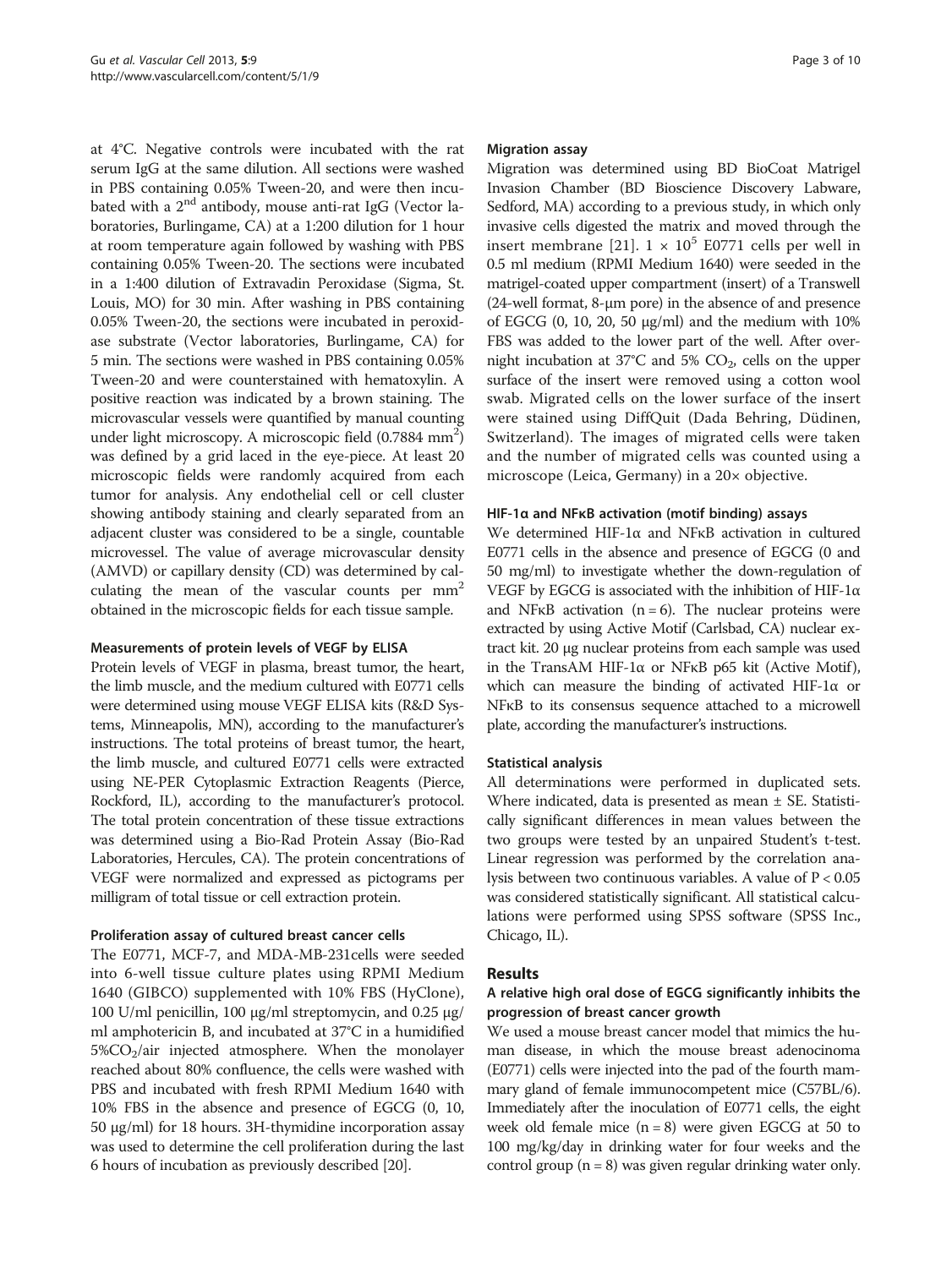Tumor size was then monitored every other day in two perpendicular dimensions parallel with the surface of the mice using dial calipers. As indicated in Figure 1A, the tumor cross section area was significantly reduced in the EGCGtreated group compared to the control group two weeks after the breast cancer inoculation. At the end of experiment, the tumor cross section area was reduced by 65% (P < 0.01) in EGCG-treated group compared to the control group (Figure 1A), which was consistent with the reduction in tumor weight (Figure 1B) in EGCG-treated group compared to the control group  $(0.37 \pm 0.15 \text{ vs. } 1.16 \pm 0.30 \text{ g})$ ; P <0.01). Clearly, EGCG treatment at 50 to 100 mg/kg/d in drinking water significantly inhibited the progression of breast cancer growth in the female mice by decreasing the tumor size and reducing the growth curve of breast cancer. However, there was no significant difference in the body weight, heart weight, kidney weight, or urinary protein between the EGCG-treated mice and the control mice.

# EGCG suppresses breast tumor angiogenesis and VEGF expression in mice

Growth and expansion of tumor mass are strictly dependent on angiogenesis because neovascularization



permits rapid tumor growth by providing an exchange of nutrients, oxygen, and paracrine stimuli to the tumor [\[22](#page-8-0)]. Therefore, in this study, we used a morphometric analysis of immunohistochemical staining for CD31 to determine the effect of EGCG on breast tumor angiogenesis in mice. Representative images of CD31 staining of the breast cancer tumors showed that the EGCG-treated tumor had lesser microvessels than the control tumor (Figure [2A](#page-4-0)). Morphometric analysis (Figure [2A](#page-4-0)) indicated that PDTC treatment caused a significant decrease in average microvessel density (AMVD, the number of microvessels per mm2 area) of breast tumors compared to the control breast tumors  $(109 \pm 20 \text{ vs. } 156 \pm 12 \text{ microversels number})$ per mm^2; n = 8;  $P < 0.01$ ). These results also suggest that a pronounced decrease in tumor angiogenesis is associated with a decrease in tumor size of breast cancer tumor in the female mice treated with EGCG compared to those in the control mice. Figure [2B](#page-4-0) also demonstrated that EGCG treatment reduced plasma VEGF levels over the control mice  $(26.48 \pm 3.76 \text{ vs. } 40.79 \pm 3.5 \text{ pg/ml}; \text{ n} = 8; \text{ P} < 0.01)$ and tumor VEGF expression over the control mice  $(45.72 \pm 1.4 \text{ vs. } 59.03 \pm 3.8 \text{ pg/mg}; n = 8; P < 0.01)$ . These findings suggest that the inhibition of tumor angiogenesis in mice by EGCG is due to the down-regulation of VEGF because VEGF is a key angiogenic factor.

# EGCG directly inhibits proliferation and migration of breast cancer cells

We used a 3H-thymidine incorporation assay to determine the effects of EGCG on the proliferation of cultured mouse breast cancer cells (E0771), human estrogen receptor positive breast cancer cells (MCF-7), and triple negative breast cancer cells (MDA-MB-231). Figure [3A](#page-4-0) showed that E0771 cells treated with EGCG caused a dose-related decrease in 3H-thymidine incorporation, decreasing by 22% at 10 μg/ml and by 77% at 50  $\mu$ g/ml, compared to the control group (n = 6; P < 0.01). We examined the inhibitory effect of EGCG on E0771 cell migration using BD BioCoat Matrigel Invasion Chamber. Figure [3B](#page-4-0) demonstrates that EGCG at 10, 20, and 50 μg/ml caused a dose-dependent reduction of migrated breast cancer (E0771) cells, decreasing by 25%, 48%, and 71%, respectively, compared to the control group ( $n = 6$ ;  $P < 0.01$ ). In the another experiment, as shown in Figure [3C](#page-4-0), we demonstrated that EGCG at 50 μg/ml significantly inhibited the proliferation of human estrogen receptor positive breast cancer cells (MCF-7) and triple negative breast cancer cells (MDA-MB-231) by 91% and 52%, respectively, compared to the control group ( $n = 6$ ;  $P < 0.01$ ), but not at 10 μg/ml. These in vitro findings illustrate that EGCG can directly target breast cancer cells by inhibiting the proliferation and migration.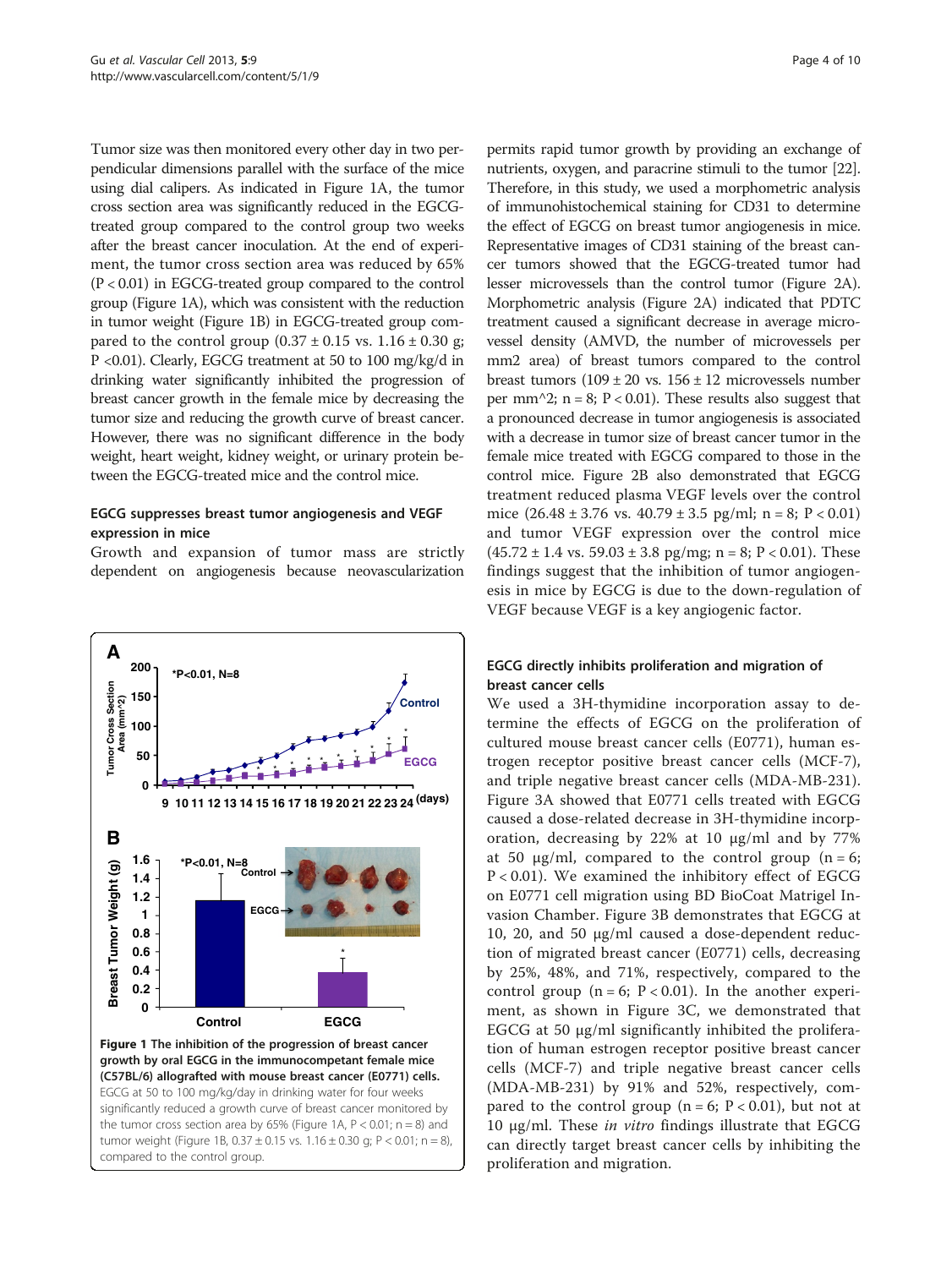<span id="page-4-0"></span>

# The down-regulation of VEGF expression by EGCG is associated with the inhibition of HIF-1α and NFκB activation

HIF-1 and NFκB pathways are highly activated in breast tumor, in which they can co-operatively promote tumor angiogenesis by increasing VEGF expression [\[16\]](#page-8-0). We used VEGF ELISA kit and HIF-1α and NFκB activation (Motif

Binding) assays to determine whether EGCG could suppress HIF-1α and NFκB activation and VEGF expression in cultured mouse breast cancer (E0771) cells. Figure [4A](#page-5-0) showed that EGCG at 50 μg/ml significantly inhibited VEGF expression  $(1752 \pm 49 \text{ vs. } 2254 \pm 91 \text{ pg/mg}; n = 6;$ P < 0.01) in cultured E0771 cells, compared to the control. In the same experiment, EGCG at 50  $\mu$ g/ml

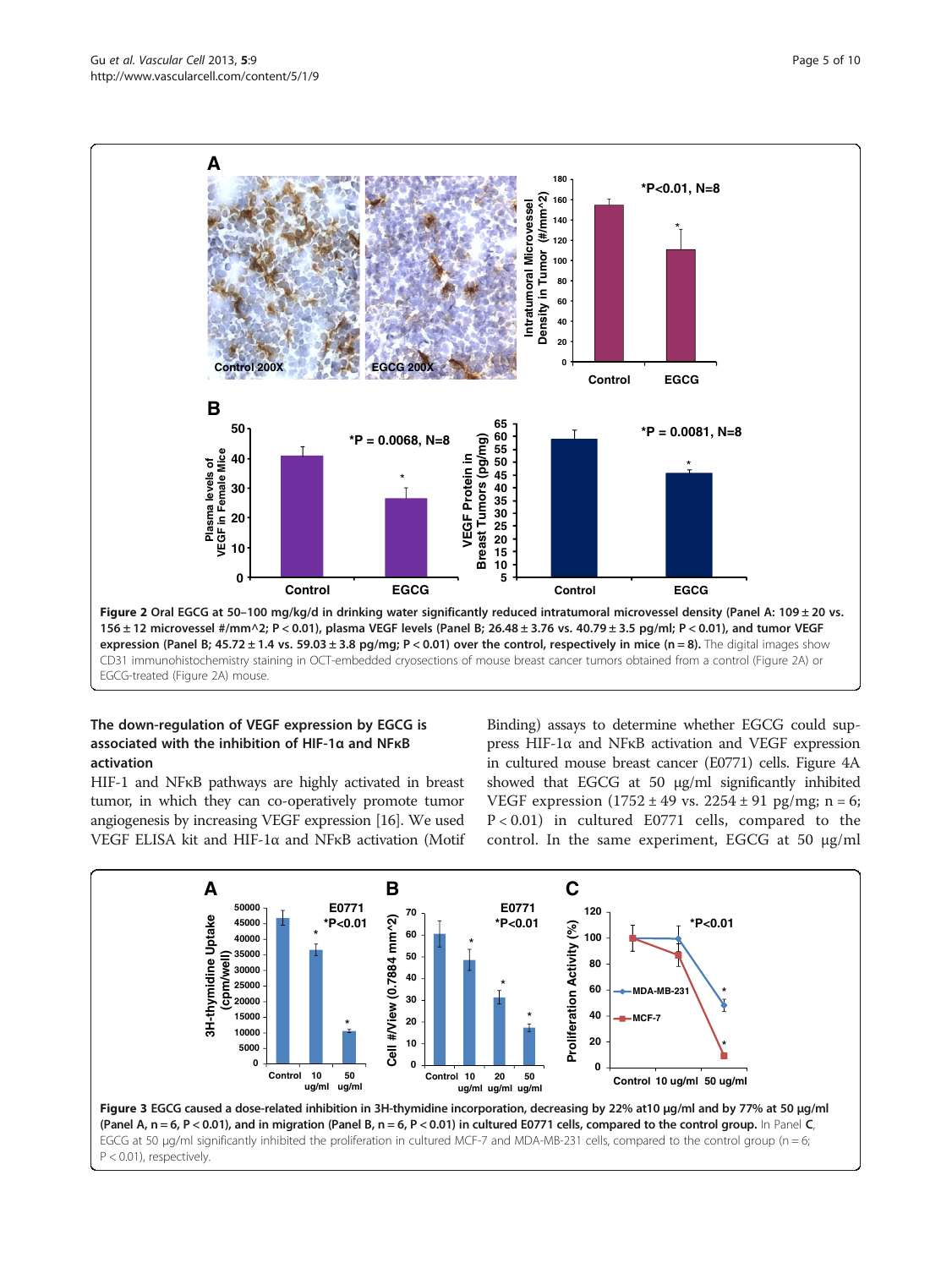<span id="page-5-0"></span>

also significantly suppressed the activation of HIF-1 $\alpha$  $(0.11 \pm 0.02 \text{ vs. } 0.24 \pm 0.02; \text{ P} < 0.01; \text{ Figure 4B})$  and NFKB  $(1.15 \pm 0.21 \text{ vs. } 1.61 \pm 0.32; \text{ n} = 6; \text{ P} < 0.01; \text{ Figure } 4C)$ , compared to the control, respectively. These results suggest that the inhibition of HIF-1α and NFκB activation contributes to the down-regulation of VEGF expression.

# Oral EGCG treatment has no effects on angiogenesis and VEGF expression in normal tissues such as the heart and skeletal muscle in mice

The data showed that there was no significant difference in the body weight  $(22.38.25 \pm 0.51 \text{ vs. } 22.94 \pm 0.57; \text{ n} = 8;$ P = 0.9437), heart weight  $(84.7 \pm 11.2 \text{ vs. } 85.1 \text{ vs. } 10.6 \text{ mg};$  $n = 8$ ; P = 0.3546), or kidney weight (237.5  $\pm$  9.2 vs. 240.1  $\pm$ 8.9 mg;  $n = 8$ ;  $P = 0.3735$ ) between the EGCG-treated mice and the control mice. Figure [5A](#page-6-0) showed that EGCG treatment did not affect the capillary density (number of capillary/mm^2 area) (3270 ± 162 vs. 3103 ± 226 #/mm^2;  $n = 8$ ;  $P = 0.5215$ ) analyzed by CD31 immunochemistry and morphometric analysis, and VEGF expression  $(261 \pm 22)$ vs.  $245 \pm 19$  pg/mg; n = 8; P = 0.4517) determined by ELISA in the mouse heart, compared to the control group, respectively. Figure [5](#page-6-0)B showed that there was no significant difference in the capillary density  $(370 \pm 55 \text{ vs. } 381 \pm 44 \text{ s})$  $\#/mm^2$ ; n = 8; P = 0.5401), and VEGF expression (225 ± 16 vs.  $214 \pm 20$  pg/mg; n = 8; P = 0.7825) in the limb skeletal muscles between the EGCG-treated mice and the control mice, respectively. These findings illustrate that EGCG does not significantly affect angiogenesis and VEGF expression in the normal tissues such as the heart and skeletal muscles.

# **Discussion**

The major new findings from this study include: 1) a relative high oral dose of EGCG significantly inhibits the progression of mouse breast cancer growth in female immunocompetent mice; 2) EGCG significantly suppresses breast tumor angiogenesis and VEGF expression in these mice; 3) EGCG treatment does not significantly

affect angiogenesis and VEGF expression in the normal tissues such as the heart and skeletal muscles in the same experiment; 4) EGCG directly inhibits proliferation and migration of cultured mouse and human breast cancer cells; and 5) the down-regulation of VEGF expression by EGCG is associated with the inhibition of HIF-1α and NFκB activation. These findings support the hypothesis that EGCG, a major green tea catechin directly targets both of tumor cells and tumor vasculature, thereby inhibiting tumor growth, proliferation, migration, and angiogenesis of breast cancer, which is mediated by the inhibition of HIF-1α and NFκB activation as well as VEGF expression. Also, EGCG treatment has no significant effects on angiogenesis and VEGF expression in normal tissues such as the heart and skeletal muscle.

An important finding of this study is that a relative high oral dose of EGCG treatment at 50 to 100 mg/kg/day in drinking water significantly slows a growth curve of breast cancer in C57BL/6 female mice compared to the control group, which is characterized by 65% and 68% reduction in the tumor cross section area and tumor weight, respectively. Clearly, oral EGCG treatment is very effective in suppressing progression of breast cancer in a wild type immunocompetent mouse model. Ullmann et al. reported that peak plasma concentrations were greater than 3 μg/ml after oral dose of 1600 mg in healthy human subjects [\[23](#page-8-0)]. We believe that oral dose of 50 to 100 mg/kg/day in human can reach the effective plasma concentrations of EGCG against breast cancer. Recent methods developed for the stereoselective total synthesis of EGCG, and structurally related catechins, could provide new sources of these compounds for biomedical use [[24](#page-8-0)]. Our next step is clinical trial for EGCG in breast cancer therapy.

Cancer cells are under greater hypoxia and oxidative stress than normal cells. 8-hydroxy-2'-deoxyguanosine, a major marker of constitutive oxidative stress is almost 10 times more prevalent in invasive ductal breast carcinoma cells than in normal control samples from the same patient [\[25\]](#page-8-0). Tumor cells overproduce reactive oxygen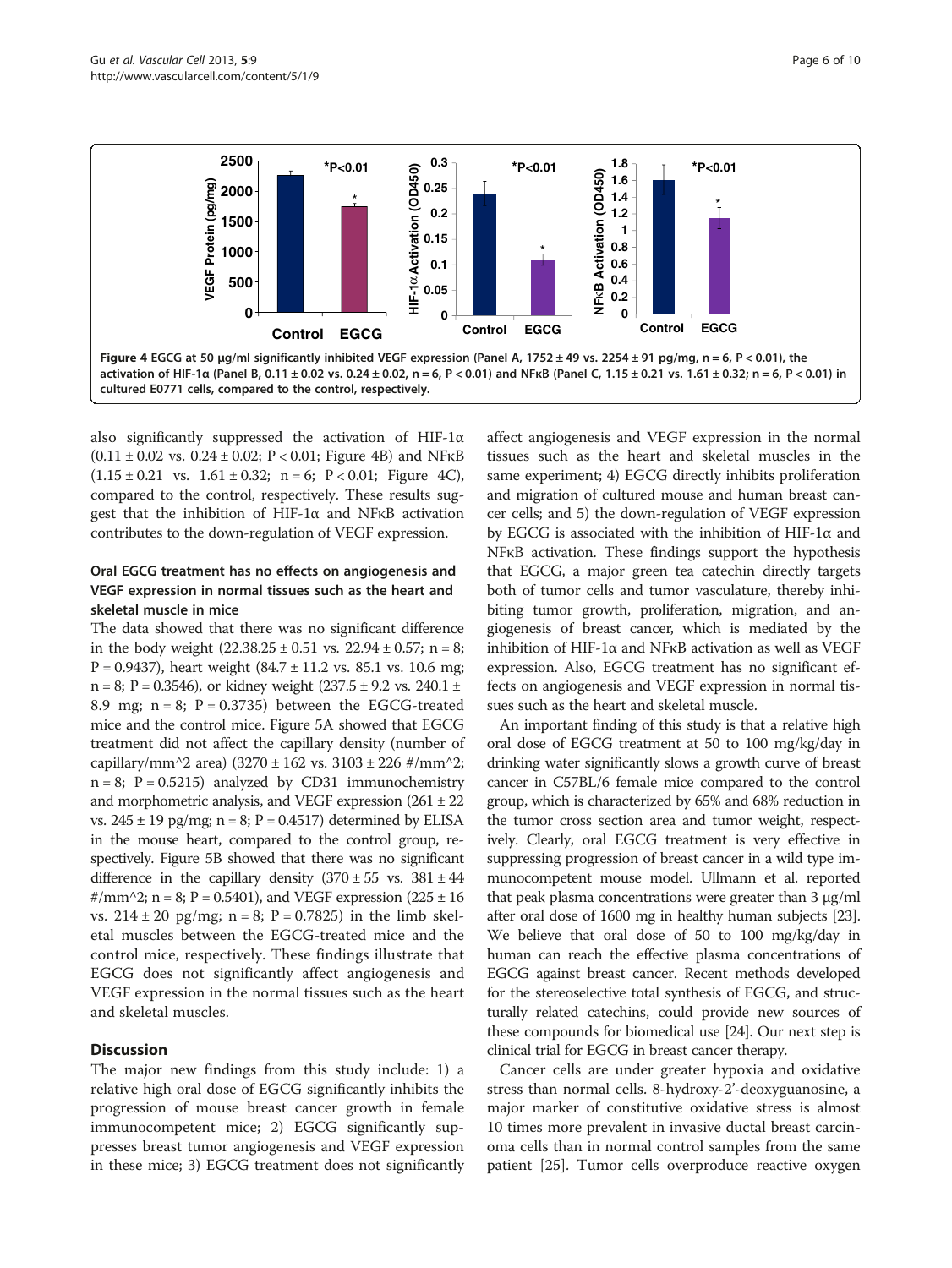<span id="page-6-0"></span>

species (ROS) by alterations to metabolic pathways in tumor cells [[26](#page-8-0)], an inadequate tumor vascular network [[16](#page-8-0)], and macrophage infiltration of the tumor [\[27\]](#page-8-0). Breast carcinomas support their growth by stimulating angiogenesis. Blood flow within these new vessels is often chaotic, causing periods of hypoxia followed by reperfusion. The generation of ROS by reperfusion further causes oxidative stress within breast carcinomas. Also, a breast carcinoma rapidly outgrows its blood supply, leading to glucose deprivation and hypoxia. Glucose deprivation rapidly induces oxidative stress within breast carcinoma cells [[28](#page-8-0)]. Clearly, hypoxia and oxidative stress are found together within the breast carcinoma, in which VEGF production can be augmented by synergy between oxygen radicals and tumor hypoxia. Oxygen radicals and hypoxia cooperatively promote tumor angiogenesis [\[16\]](#page-8-0). Hypoxia causes the activation of HIF-1, in which it stimulates VEGF expression. HIF-1 levels are also increased by oxygen radicals. In addition, oxygen radicals activate NFκB that also increases VEGF expression. Thus, the compound blocking HIF-1and NFκB pathways can significantly inhibit VEGF expression and angiogenesis in carcinomas including breast carcinomas.

In this study, we found that the significant inhibitions of tumor growth and tumor angiogenesis of breast cancer in female mice by EGCG were associated with suppressing the activation of HIF-1α and NFκB, and decreasing VEGF expression in breast carcinoma cells. VEGF is a key angiogenic factor that stimulates the growth of tumors including breast cancer, in which VEGF exerts paracrine (especially angiogenesis) and autocrine (proliferation and migration) effects to promote progression of breast cancer [\[17\]](#page-8-0). VEGF overexpression and the activation of HIF-1α and NFκB pathways in breast cancer are strongly linked to rapid growth of tumors and worse prognosis [\[16,29,30\]](#page-8-0). Oxygen radicals and hypoxia co-operatively promote tumor angiogenesis, in which VEGF overexpression is stimulated by the activation of HIF-1α and NFκB pathways in breast cancer [[16](#page-8-0)]. The present findings indicate that EGCG significantly inhibits VEGF expression by suppressing the activation of HIF-1α and NFκB pathways, thereby inhibiting tumor growth, proliferation, migration, and angiogenesis of breast cancer. Our results are supported by the previous findings as follows: 1) EGCG suppressed tumor growth by blocking the induction of VEGF in human colon carcinoma cells [[31](#page-8-0)]; 2) EGCG inhibited VEGF/VEGFR axis by suppressing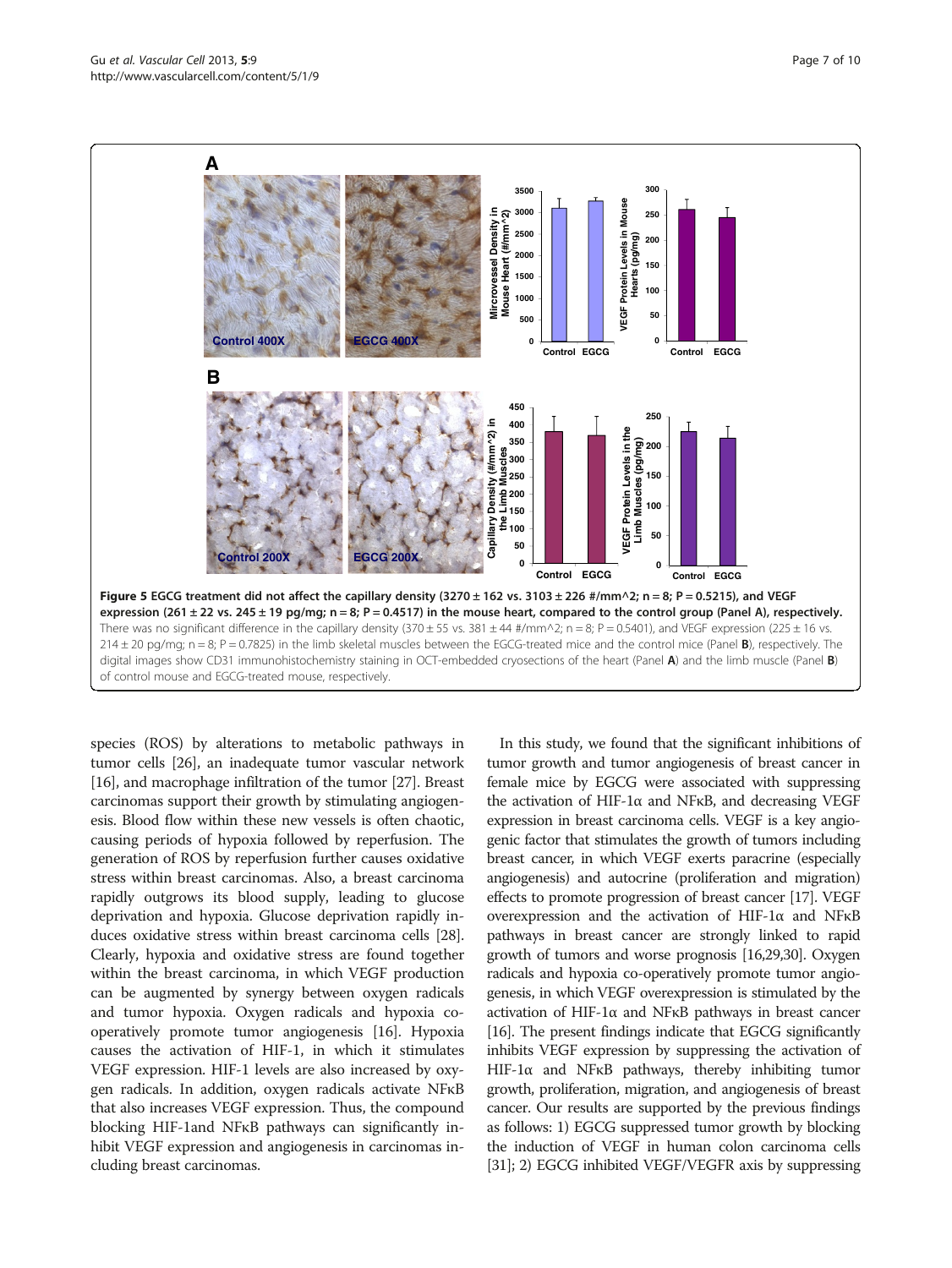the expression of HIF-1α in human colorectal cancer cells [[32](#page-8-0)]; and 3) EGCG inhibited cancer progression by decreasing NFκB activation [[33\]](#page-8-0). Progression stage is the final phase of cancer development, an uncontrolled growth of cancer cells occurs. In this stage cancer cells are under greater hypoxia and oxidative stress, in which many transcription factors, such as  $HIF-I\alpha$  and NFKB, are activated leading to transmit aberrant signals resulting in abnormal functions such as tumor angiogenesis, cancer invasiveness and metastasis. Present findings illustrate that EGCG can inhibit multiple key cellular signals resulting in inhibiting tumor angiogenesis and breast cancer progression. Also, accumulating evidence shows that EGCG can target all stages of cancer development by blocking multiple cellular proteins involved in diverse cellular signal transduction pathways: proliferation, differentiation, apoptosis, angiogenesis or metastasis [\[34](#page-8-0)]. In future study, we will investigate the therapeutic potentials of EGCG combined with VEGF receptor inhibitor, Notch inhibitor, HIF-1 inhibitor, or NFκB blocker in breast cancer therapy.

In present study, we demonstrated that EGCG treatment reduced plasma VEGF levels by 35% over the control mice, which was associated with more than 65% reduction of tumor weight in EGCG treated breast cancer mice, compared to untreated breast cancer mice. These findings are consistent with breast cancer patients that EGCG treatment reduced serum levels of VEGF [\[35](#page-8-0)]. A study on 200 women showed that serum VEGF levels were significantly higher in breast cancer patients compared to control [[36](#page-8-0)]. Systemic VEGF levels were reduced significantly in the breast cancer patients following tumor excision [[36\]](#page-8-0). We believe that oral EGCG treatment could reduce the tumor-related blood VEGF levels.

Interestingly, the present study shows that EGCG treatment does not significantly affect angiogenesis and VEGF expression in the normal tissues such as the heart and skeletal muscles in the same experiment. The present study first time shows that oral EGCG treatment significantly inhibits angiogenesis, VEGF expression, and growth in breast tumor, but no such effects on the normal tissues such as the heart and limb muscles in the same mice. The different effects of EGCG in tumor and normal tissues can be explained by that cancer cells are under greater hypoxia and oxidative stress than normal cells. VEGF expression and angiogenesis are very stable in normal matured tissues in which they are regulated by metabolic balance within the tissue. However, angiogenesis is stimulated by significantly increased VEGF levels, activated HIF-1 $\alpha$  and NF<sub>K</sub>B pathways in cancer. We also found that there was no significant difference in the body weight, heart weight, or kidney weight between EGCG-treated mice and the control mice. This is an exciting possibility, because EGCG is a drug of low toxicity.

Antiangiogenic therapy is an attractive approach for cancer treatment including breast cancer, in which these agents include monoclonal antibodies (mAbs) and the tyrosine kinase inhibitors (TKIs) of VEGF pathway. Implicated in many physiological processes, VEGF pathway inhibition can lead to on-target side effects, such as hypertension, proteinuria, thromboembolic events, or congestive heart failure [[37](#page-8-0)-[39\]](#page-8-0). The incidence of hypertension rate was up to 35% with bevacizumab, a monoclonal antibody against VEGF-A [[40](#page-8-0)[,41\]](#page-9-0). Ultimately, considering the modest clinical benefit on the one hand, and the increase in toxicity on the other, the US Food and Drug Administration withdraw its approval of the breast cancer treatment for bevacizumab [\[42](#page-9-0)]. As mentioned above, EGCG is a drug of low toxicity, and significantly inhibits angiogenesis in breast tumor (under greater oxidative stress), but not in the normal tissues (no oxidative stress) such as the heart and limb muscles in the same mice. Thus, EGCG may overcome the existing barriers - the mAbs and TKIs of VEGF pathway-induced ontarget side effects. However, the further studies are needed.

In conclusion, our results indicate that oral administration of EGCG, a major green tea catechin, significantly inhibits tumor growth and tumor angiogenesis of breast cancer, but no effect on angiogenesis in the heart and limb muscles in an immunocompetent mouse model using mouse breast cancer (E0771) cells. EGCG directly suppresses the proliferation or migration of cultured mouse breast cancer cells as well as the proliferation of human breast cancer cells (MCF-7 and MDA-MB-231). These anticancer effects of EGCG seem to be mediated by blocking multiple intracellular signaling cascades such as HIF-1 $\alpha$  and NFKB pathways. The mechanistic advance of EGCG on inhibiting tumor angiogenesis is very unique, in which EGCG does not target angiogenesis in normal tissue. Accumulating evidence indicates that EGCG displays a vast array of cellular effects involved in all stages of cancer development. The multiple targets on cancer and less side effects of EGCG will lead a successful targeted therapy for cancers including breast cancer. The potential therapeutic targets of EGCG in cancer therapy are needed to be further explored. Our next step is clinical trial for EGCG in breast cancer therapy. The combination of EGCG with other targeted compounds such as VEGF receptor inhibitor, Notch inhibitor or HIF-1 inhibitor could lead to a very effective specific targeted breast cancer therapy.

#### Competing interests

The authors declare that they have no competing interests.

#### Authors' contributions

JG prepared the manuscript and all figures. KM did the animal studies. KT measured capillary density using CD31 immunohistochemistry. EC performed ELISA and proliferation assays. XM prepared discussion for the manuscript. IP worked on migration assay. ET did HIF-1α and NFκB activation assays. LM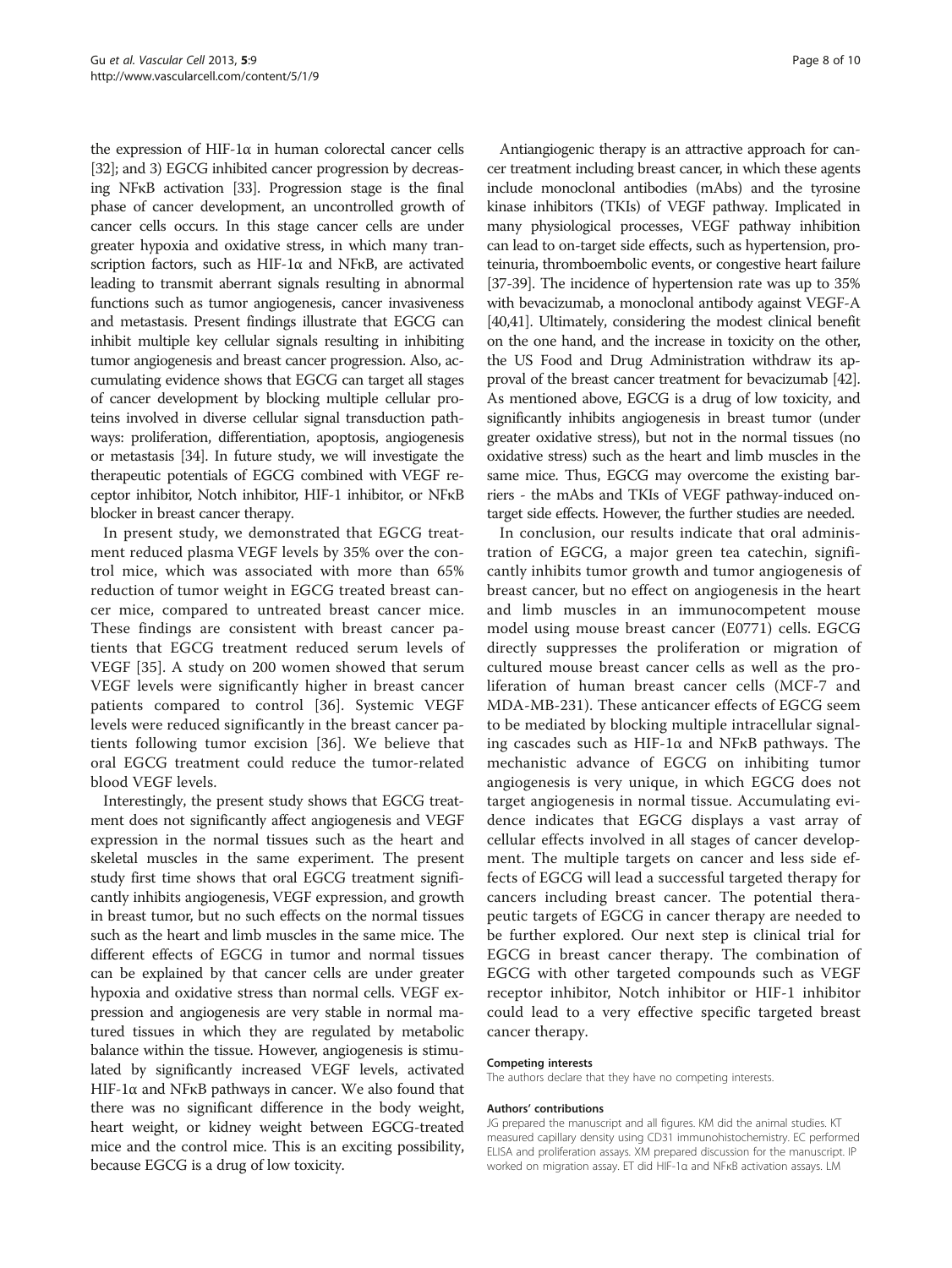<span id="page-8-0"></span>edited the final manuscript. All authors read and approved the final manuscript.

#### Acknowledgment

This work was supported by the National Institute on Alcohol Abuse and Alcoholism Grant AA-013821 and the National Heart, Lung, and Blood Institute Grant HL-51971, and research fund from University of Mississippi Cancer Institute.

#### Received: 29 January 2013 Accepted: 16 April 2013 Published: 2 May 2013

#### References

- Butt MS, Sultan MT: Green tea: nature's defense against malignancies. Crit Rev Food Sci Nutr 2009, 49:463–473.
- 2. Qin J, Xie LP, Zheng XY, Wang YB, Bai Y, Shen HF, et al: A component of green tea, (−)-epigallocatechin-3-gallate, promotes apoptosis in T24 human bladder cancer cells via modulation of the PI3K/Akt pathway and Bcl-2 family proteins. Biochem Biophys Res Commun 2007, 354:852–857.
- 3. Bettuzzi S, Brausi M, Rizzi F, Castagnetti G, Peracchia G, Corti A: Chemoprevention of human prostate cancer by oral administration of green tea catechins in volunteers with high grade prostate intraepithelial neoplasia: a preliminary report from a one-year proof-ofprinciple study. Cancer Res 2006, 66:1234–1240.
- 4. Fong HH: Integration of herbal medicine into modern medical practices: issues and prospects. Integr Cancer Ther 2002, 1:287–293.
- 5. Huffman MA: Animal self-medication and ethno-medicine: exploration and exploitation of the medicinal properties of plants. Proc Nutr Soc 2003, 62:371–381.
- 6. Miller KL, Liebowitz RS, Newby LK: Complementary and alternative medicine in cardiovascular disease: a review of biologically based approaches. Am Heart J 2004, 24:703–710.
- 7. Khan N, Afaq F, Saleem M, Ahmad N, Mukhtar H: Targeting multiple signaling pathways by green tea polyphenol (−)-epigallocatechin-3 gallate. Cancer Res 2006, 66:2500–2505.
- Sah JF, Balasubramanian S, Eckert RL, Rorke EA: Epigallocatechin-3-gallate inhibits epidermal growth factor receptor signaling pathway. Evidence for direct inhibition of ERK1/2 and AKT kinases. J Biol Chem 2004, 279:12755–12762.
- 9. Gupta S, Hastak K, Ahmad N, Lewin JS, Mukhtar H: Inhibition of prostate carcinogenesis in TRAMP mice by oral infusion of green tea polyphenols. Proc Natl Acad Sci USA 2001, 98:10350–10355.
- 10. Liang YC, Lin-Shiau SY, Chen CF, Lin JK: Inhibition of cyclin-dependent kinases 2 and 4 activities as well as induction of Cdk inhibitors p21 and p27 during growth arrest of human breast carcinoma cells by (−)-epigallocatechin-3-gallate. J Cell Biochem 1999, 75:1–12.
- 11. Vayalil PK, Katiyar SK: Treatment of epigallocatechin-3-gallate inhibits matrix metalloproteinases-2 and −9 via inhibition of activation of mitogen-activated protein kinases, c-jun and NF-kappaB in human prostate carcinoma DU-145 cells. Prostate 2004, 59:33–42.
- 12. Zhang Q, Tang X, Lu Q, Zhang Z, Rao J, Le AD: Green tea extract and (−)-epigallocatechin-3-gallate inhibit hypoxia- and serum-induced HIF-1alpha protein accumulation and VEGF expression in human cervical carcinoma and hepatoma cells. Mol Cancer Ther 2006, 5:1227–1238.
- 13. Wu AH, Yu MC, Tseng CC, Hankin J, Pike MC: Green tea and risk of breast cancer in Asian Americans. Intl J Cancer 2003, 106:574–579.
- 14. Folkman J: Tumor angiogenesis: therapeutic implications. N Engl J Med 1971, 285:1182.
- 15. Ferrara N, Gerber HP, LeCouter J: The biological properties of VEGF and its receptors. Nat Med 2003, 9:669–676.
- 16. Brown NS, Bicknell R: Hypoxia and oxidative stress in breast cancer. Oxidative stress: its effects on the growth, metastatic potential and response to therapy of breast cancer. Breast Cancer Res 2001, 3:323–327.
- 17. Young E, Miele L, Tucker KB, Min Huang M, Wells J, Gu JW: SU11248, a selective tyrosine kinases inhibitor suppresses breast tumor angiogenesis and growth via targeting both tumor vasculature and breast cancer cells. Cancer Biol Ther 2010, 10:703–711.
- 18. Sirotnak FM, Otter GM, Schmid FA: Markedly improved efficacy of edatrexate compared to methotrexate in a high-dose regimen with leucovorin rescue against metastatic murine solid tumor. Cancer Res 1993, 53:587–591.
- 19. Gu JW, Fortepiani L, Reckelhoff JF, Adair TH, Wang J, Hall JE: Increased expression of vascular endothelial growth factor and capillary density in hearts of spontaneously hypertensive rats. Microcirculation 2004, 11:689–697.
- 20. Gu JW, Bailey AP, Sartin A, Makey I, Brady AL: Ethanol stimulates tumor progression and expression of vascular endothelial growth factor in chick embryos. Cancer 2005, 103:422–431.
- 21. Gu JW, Young E, Busby B, Covington J, Tan W, Johnson JW: Oral Administration of Pyrrolidine Dithiocarbamate (PDTC) Inhibits VEGF Expression, Tumor Angiogenesis, and Growth of Breast Cancer in Female Mice. Cancer Biol Ther 2009, 8:514–521.
- 22. Folkman J: Angiogenesis and breast cancer. J Clin Oncol 1994, 12:441.
- 23. Ullmann U, Haller J, Decourt JP, Girault J, Richard-Caudron AS, Pineau B, et al: A single ascending dose study of epigallocatechin gallate in healthy volunteers. J Int Med Res 2003, 31:88–101.
- 24. Nagle D, Ferreira D, Zhou YD: Epigallocatechin-3-gallate (EGCG): chemical and biomedical perspectives. J Phytochemistry 2006, 67:1849–1855.
- 25. Toyokuni S, Okamoto K, Yodoi J, Hiai H: Persistent oxidative stress in cancer. FEBS Lett 1995, 358:1-3.
- 26. Szatrowski TP, Nathan CF: Production of large amounts of hydrogen peroxide by human tumor cells. Cancer Res 1991, 51:974–998.
- 27. Kundu N, Zhang S, Fulton AM: Sublethal oxidative stress inhibits tumor cell adhesion and enhances experimental metastasis of murine mammary carcinoma. Clin Exp Metastasis 1995, 13:16-22.
- Spitz DR, Sim JE, Ridnour LA, Galoforo SS, Lee YJ: Glucose deprivationinduced oxidative stress in human tumor cells. A fundamental defect in metabolism? Ann N Y Acad Sci 2000, 899:439–462.
- 29. Foekens JA, Peters HA, Grebenchtchikov N, Look MP, Meijer-van Gelder ME, Geurts-Moespot A, et al: High tumor levels of vascular endothelial growth factor predict poor response to systemic therapy in advanced breast cancer. Cancer Res 2001, 61:5407–5414.
- 30. Dales JP, Garcia S, Meunier-Carpentier S, Andrac-Meyer L, Haddad O, Lavaut MN, et al: Overexpression of hypoxia-inducible factor HIF-1alpha predicts early relapse in breast cancer: retrospective study in a series of 745 patients. Int J Cancer 2005, 116:734–739.
- 31. Jung YD, Kim MS, Shin BA, Chay KO, Ahn BW, Liu W, et al: EGCG, major component of green tea, inhibits tumor growth by inhibiting VEGF production in human colon carcinoma cells. Br J Cancer 2001, 84:844-850.
- Shimizu M, Shirakami Y, Sakai H, Yasuda Y, Kubota M, Adachi S, et al: (−)-Epigallocatechin gallate inhibits growth and activation of the VEGF/ VEGFR axis in human colorectal cancer cells. Chem Biol Interact 2010, 185:247–252.
- 33. Fujiki H, Suganuma M, Okabe S, Sueoka N, Komori A, Sueoka E, et al: Cancer inhibition by green tea. Mutat Res 1998, 402:307–310.
- 34. Singh BN, Shankar S, Srivastava RK: Green tea catechin, epigallocatechin-3 gallate (EGCG): mechanisms, perspective and clinical applications. Biochem Pharmacol 2011, 82:1807–1821.
- 35. Zhang G, Wang Y, Zhang Y, Wan X, Li J, Kiu K, et al: Anti-cancer activities of tea epigallocatechin-3-gallate in breast cancer patients under radiotherapy. Curr Mol Med 2012, 12:163–176.
- 36. Lowery AJ, Sweeney KJ, Molloy AP, Hennessy E, Curran C, Kerin MJ: The effects of menopause and hysterectomy on systemic vascular endothelial growth factor in women undergoing surgery for breast cancer. BMC Cancer 2008, 8:927.
- 37. Gu JW, Manning RD Jr, Young E, Shparago M, Sartin B, Bailey AP: Vascular endothelial growth factor receptor inhibitor enhances dietary saltinduced hypertension in Sprague–Dawley (SD) rats. Am J Physiol Regul Integr Comp Physiol 2009, 297:R142–R148.
- 38. Chen HX, Cleck JN: Adverse effects of anti-cancer agents that target the VEGF pathway. Nat Rev Clin Oncol 2009, 6:465-477
- 39. Choueiri TK, Mayer EL, Je Y, Rosenberg JE, Nguyen PL, Azzi GR, et al: Congestive heart failure risk in patients with breast cancer treated with bevacizumab. J Clin Oncol 2011, 29:632–638.
- 40. An MM, Zou Z, Shen H, Liu P, Chen ML, Cao YB, et al: Incidence and risk of significantly raised blood pressure in cancer patients treated with bevacizumab: an updated meta-analysis. Eur J Clin Pharmacol 2010, 66:813–821.